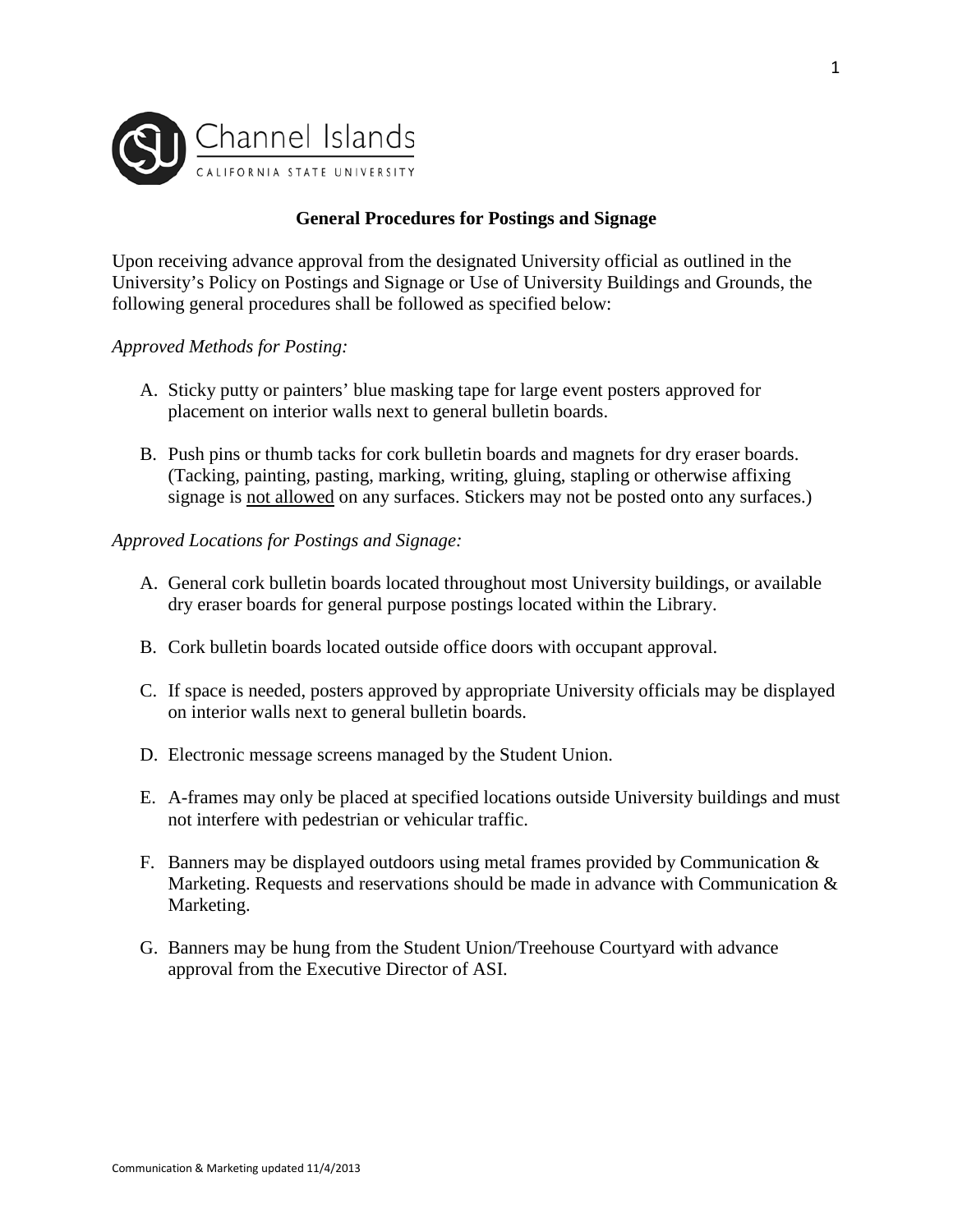## *Prohibited Locations for Postings and Signage:*

- Acoustic boards (inside rooms or hallways)
- Balconies
- Benches
- Bus Shelters
- Doors (public or classrooms)
- Fences
- Fountains or Sculptures
- Light Posts
- Lobby walls (main lobby entrances on various floors of all buildings)
- Newspaper or Magazine Racks
- Permanent Way-finding/Directional Signage
- Railings (interior or exterior)
- Restrooms or Stalls
- Stairwells
- Traffic Mirrors or Control Signs
- Trees or Planted Garden areas
- Trash or Recycling Receptacles
- Windows

### *Limitations on Postings and Signage:*

- A. It is the responsibility of the individual or group posting materials to ensure that all postings have been removed within two (2) business days following the event or the date as specified by the approving University official or her/his designee. Materials that can be visually determined with a past date will be removed. All posted materials will be removed from general bulletin boards at the end of each semester.
- B. The posting of materials using items such as foot signs, ground stakes, or chalk on sidewalks shall be reviewed and approved in advance as deemed appropriate by the approving University official or her/his designee, in consultation with the Associate Vice President for Facilities Services. The requestor will be responsible for any damages as a result of ground stakes, clean-up of chalk used on sidewalks, or costs incurred by Facilities Services for repairs or clean-up.
- C. Vehicle or pedestrian directional signage for events or activities shall be placed in accordance with Public Safety's *A-Frame Placement Procedures*.
- D. Banners to be displayed outdoors may only use metal frames provided by Communication & Marketing. Banners hung from the Student Union/Treehouse Courtyard will be installed and removed by Student Union staff.
- E. Requests for postings or signage within Housing & Residential Education facilities shall be reviewed and approved in advance by the Executive Director of Housing & Residential Education or his/her designee.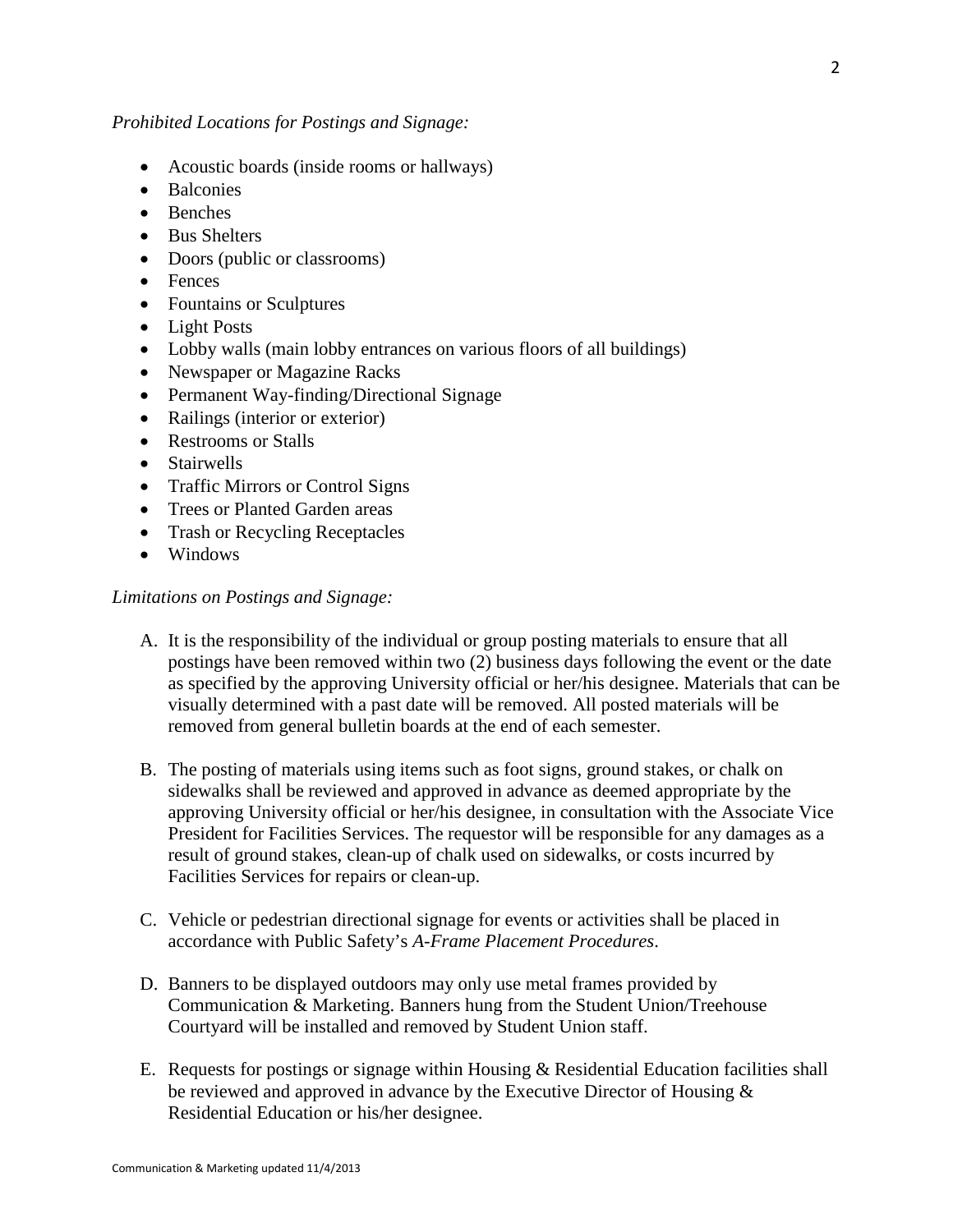- F. Duration: all postings or signage may be displayed for a maximum of two (2) weeks prior to any one event or activity and should be removed within two (2) business days after the event or activity.
- G. Poster size: posters should not exceed 24" x 36" in size for posting onto "A" frames or as space is available on general bulletin boards.
- H. Poster quantity: only one poster advertising an event, activity, or program may be posted on the same bulletin board.
- I. Banner size: banners should not exceed 36" x 96" in size.
- J. Content: postings or signage advertising a University event, activity, or program should contain the following information: name of event or activity; date, time, and place of event or activity; and University contact information (campus phone numbers or web address). The University's formal or spirit logos may be included in materials but are not required (refer to the University's Identity Style Guide for proper use).
- K. Divisions, departments, or areas may only display posters, photographs, awards, or artwork within their designated office space.
- L. Requests from external constituencies for non-commercial solicitations or noncommercial transactions may only be posted a maximum of two (2) weeks for a single event or activity, and only two (2) posting requests may be requested per semester with at least two (2) weeks in between postings. Materials may not exceed 11" x 17" in size. Up to 24 copies of posting materials may be provided for posting by University staff. Approved postings will only be posted on general cork bulletin boards located in building hallways and will not be posted inside classrooms.
- M. Requests for postings for commercial solicitations or commercial transactions from external constituents shall adhere to the California Code of Regulations, Title V. Education. If approved by Public Safety, postings will be posted by University staff on general cork bulletin boards located in building hallways and will not be posted inside classrooms.
- N. Any individual, department, or organization may be charged for the cost incurred in the removal or repair of University facilities caused by inappropriate or prohibited postings for which they are responsible.
- O. Unauthorized postings in prohibited locations will be removed.
- P. Signs or postings that in the judgment of the University are threatening to public safety, prohibited by law, hazardous to pedestrian or vehicular traffic, or imitative of official government signs or copyrighted signs, logos or marks, are prohibited.
- Q. Individuals or organizations that violate the Policy on Postings and Signage or General Procedures for Postings and Signage may have posting privileges revoked for a specified